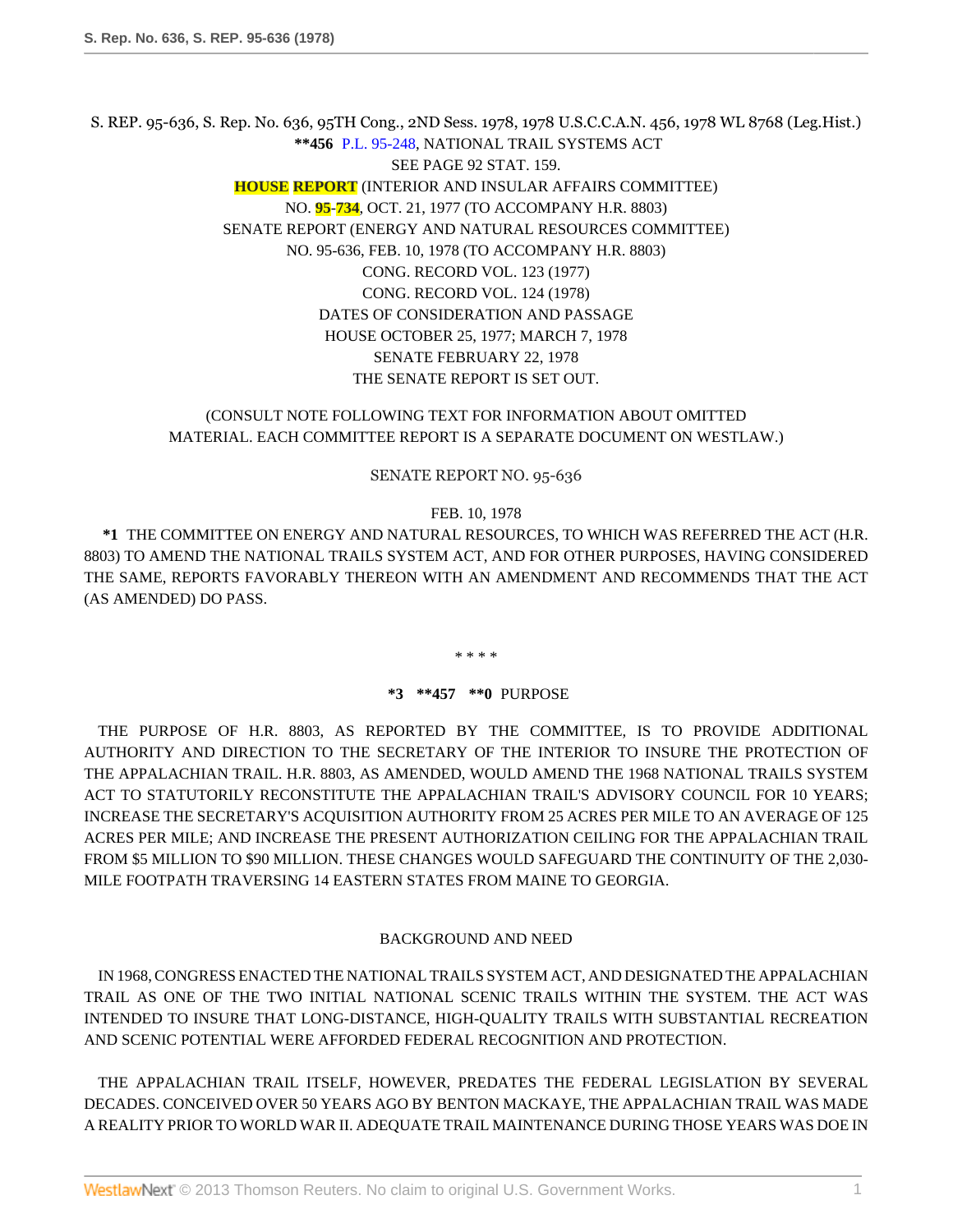LARGE PART TO THE EFFORTS TO VOLUNTEERS. THESE PRIVATE INDIVIDUALS AND TRAIL CLUB MEMBERS HAVE DEVOTED MANY THOUSANDS OF HOURS OF THEIR FREE TIME TO THE APPALACHIAN TRAIL AT NO COST TO THE GOVERNMENT. THEY REPRESENT A 51-YEAR TRADITION OF COOPERATIVE EFFORTS WITH LOCAL, STATE, AND FEDERAL LAND MANAGING AGENCIES WHICH HAS RESULTED IN EXTENSIVE SAVINGS TO THE TAXPAYER AND THE PROTECTION OF THE RESOURCE.

AT THE TIME OF ENACTMENT OF THE NATIONAL TRAILS SYSTEM ACT IN 1968, CONGRESS RECOGNIZED THE UNIQUE RECREATIONAL OPPORTUNITIES AFFORDED BY THE TRAIL AS WELL AS THE GROWING DEVELOPMENT ACTIVITIES WHICH THREATENED THE CONTINUITY OF TRAIL ROUTE. THE ACT, THEREFORE, PROVIDED FOR A FEDERAL RESPONSIBILITY TO PROTECT THE TRAIL, INCLUDING THE AUTHORITY TO ACQUIRE A PERMANENT RIGHT-OF-WAY.

SINCE THE PASSAGE OF THE ORIGINAL ACT, SEVERAL STEPS HAVE BEEN TAKEN TO FURTHER PROTECT THE TRAIL. THE U.S. FOREST SERVICE HAS PURSUED A PROGRAM OF LAND ACQUISITION TO SECURE THE TRAIL ROUTE WITHIN THE NATIONAL FORESTS. SEVERAL STATES HAVE TAKEN THE INITIATIVE TO ACQUIRE A CORRIDOR FOR THE TRAIL, FREQUENTLY MAKING USE OF MATCHING GRANTS FROM THE LAND AND WATER CONSERVATION FUND.

UNFORTUNATELY, THESE MEASURES ALONE HAVE NOT BEEN ENOUGH TO ADEQUATELY PROTECT THE TRAIL. OVER 650 MILES OF THE TRAIL REMAIN IN PRIVATE HANDS AND CHANGES IN OWNERSHIP AND INCREASING PRESSURES FOR DEVELOPMENT POSE THREATS TO THE CONTINUITY OF THE TRAIL IN NUMBEROUS PLACES. APPROXIMATELY 180 ADDITIONAL MILES OF THE TRAIL ARE NOW LOCATED ALONG ROADS, PROVIDING NO REAL HIKING EXPERIENCE, BUT ONLY A LINK BETWEEN DISCONNECTED SEGMENTS OF THE TRAIL. SOME OF THESE MILES OF ROAD DESIGNATION ARE THE RESULT OF THE TRAIL HAVING BEEN FORCED OFF A PARCEL OF LAND DUE TO A CHANGE IN USE OR OWNERSHIP.

THE DEPARTMENT OF THE INTERIOR HAS RECOGNIZED THIS INCREASING THREAT TO THE TRAIL, AND IS PREPARING A DETAILED ACQUISITION PLAN TO CARRY OUT THE MANDATE OF THE 1968 ACT TO PROTECT THE TRAIL. EXPERIENCE WITH THE **\*4 \*\*458** TRAIL HAS DEMONSTRATED, HOWEVER, THAT ADDITIONAL AUTHORITY IS NEEDED TO INSURE THE ACQUISITION OF A CORRIDOR SUFFICIENT TO PROTECT TRAIL VALUES. SIMILARLY, AN INCREASE IN THE FUNDING AUTHORIZED FOR THE TRAIL WILL BE NECESSARY TO PURCHASE A SUFFICIENT ROUTE THROUGH THE AREAS WHICH ARE NOW UNPROTECTED. H.R. 8803, AS REPORTED BY THE COMMITTEE, PROVIDES THE AUTHORITY AND DIRECTION TO SEE THAT THE APPALACHIAN TRAIL WILL BE PROTECTED AS CONGRESS INTENDED SOME 10 YEARS AGO.

## LEGISLATIVE HISTORY

H.R. 8803 PASSED THE HOUSE ON OCTOBER 25, 1977. THE PARKS AND RECREATION SUBCOMMITTEE HELD A HEARING ON H.R. 8803, AND S. 2066, THE SENATE COMPANION MEASURE ON NOVEMBER 1, 1977.

S. 2066 WAS INTRODUCED ON SEPTEMBER 7, 1977, BY SENATORS MATHIAS, BROOKE, HEINZ, AND JACKSON. SINCE INTRODUCTION, SENATORS HUMPHREY, NELSON, STEVENS, CHAFEE, RIBICOFF, LEAHY, DURKIN, MCINTYRE, GRAVEL, PELL, RIEGLE, NUNN AND SCHWEIKER HAVE BEEN ADDED AS COSPONSORS.

## COMMITTEE RECOMMENDATION AND TABULATION OF VOTES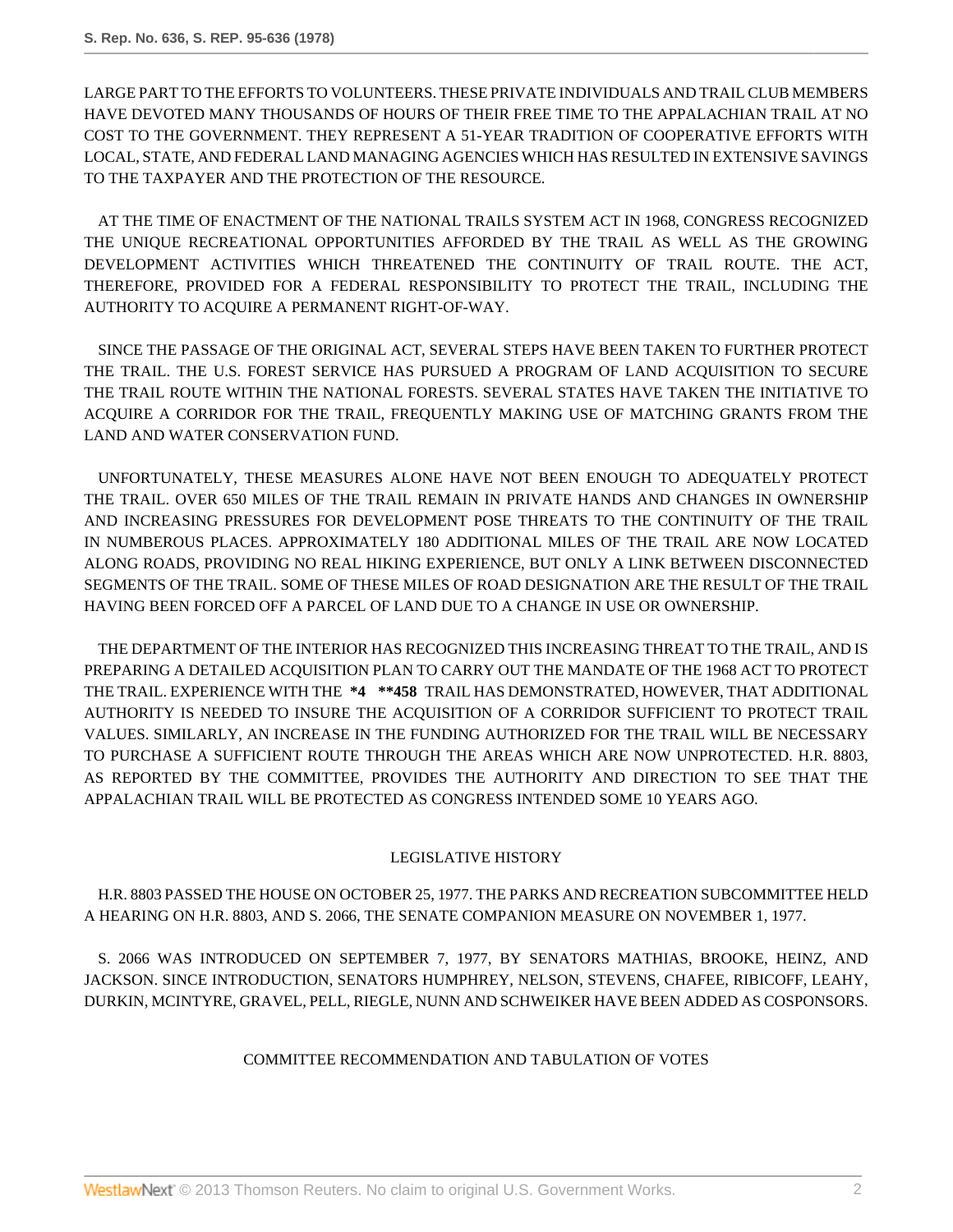THE SENATE COMMITTEE ON ENERGY AND NATURAL RESOURCES, IN OPEN BUSINESS SESSION ON FEBRUARY 9, 1978, BY UNANIMOUS VOTE OF A QUORUM PRESENT RECOMMENDS THAT THE SENATE PASS H.R. 8803, IF AMENDED AS DESCRIBED HEREIN.

### COMMITTEE AMENDMENTS

THE COMMITTEE ADOPTED A SUBSTITUTE TEXT FOR H.R. 8802, WHICH INCLUDES THE BASIC INTENT OF S. 2066 AND THE SPECIFIC APPALACHIAN TRAIL PROVISIONS IN H.R. 8803.

AS PASSED BY THE HOUSE, H.R. 8803 AMENDS CERTAIN SECTIONS OF THE 1968 NATIONAL TRAILS SYSTEM ACT REGARDING THE APPALACHIAN TRAIL, THE PACIFIC CREST TRAIL, AND FUTURE TRAILS WHICH MAY BE ADDED TO THE SYSTEM. S. 2066 AMENDS ONLY THAT PORTION OF THE 1968 ACT AFFECTING THE APPALACHIAN TRAIL.

THE STAFF-DRAFT COMMITTEE PRINT CONSIDERED BY THE COMMITTEE CONTAINS, PRIMARILY THE APPALACHIAN TRAIL PROVISIONS INCORPORATED IN H.R. 8803 AS IT PASSED THE HOUSE.

THE COMMITTEE SUBSTITUTE ALSO ADDRESSES THE CONCERNS OF MANY OF THE SENATORS WHOSE STATES ARE TRAVERSED BY THE TRAIL, BY INCLUDING LANGAUGE DIRECTING THE SECRETARY TO CONSIDER ALTERNATIVES TO FEE ACQUISITION.

THE COMMITTEE SUBSTITUTE TEXT CONTAINS FIVE AMENDMENTS TO THE NATIONAL TRAILS SYSTEM ACT OF 1968:

1. THE FIRST AMENDMENT OF THE SUBSTITUTE TEXT MODIFIES SECTION 5(A)(3) OF THE 1968 ACT TO:

(A) REESTABLISH THE ADVISORY COUNCIL FOR THE APPALACHIAN NATIONAL SCENIC TRAIL FOR A NEW 10-YEAR PERIOD BEGINNING FROM DATE OF ENACTMENT OF THAT SUBSECTION;

(B) LIMIT THE TERM OF COUNCIL MEMBERS FROM 5 TO 2 YEARS;

(C) AUTHORIZE THE SECRETARY OF THE INTERIOR TO REIMBURSE MEMBERS FOR THEIR EXPENSES IN CARRYING OUT THEIR RESPONSIBILITIES; AND

(D) CLARIFY THE TERM 'LANDOWNER' IN SECTION 5(A)(3)(III) BY INCLUDING 'CORPORATE AND INDIVIDUAL'. THIS ADDITION WOULD BETTER **\*5 \*\*459** REFLECT THE ACTUAL MAKEUP OF THE LANDOWNERS WHO OWN PROPERTY ALONG THE PROPOSED TRAIL.

2. THE SECOND AMENDMENT ADOPTED BY THE COMMITTEE MODIFIES SECTION 5(D) OF THE 1968 ACT TO REQUIRE A COMPREHENSIVE PLAN TO BE DEVELOPED WITHIN 2 YEARS FROM THE DATE OF THAT SUBSECTION. THE PLAN WILL INCLUDE AN IDENTIFICATION OF SIGNIFICANT HISTORICAL AND NATURAL FEATURES ALONG THE TRAIL ROUTE, GUIDELINES FOR PUBLIC USE, AN ACQUISITION PROGRAM, AND DEVELOPMENT PROPOSALS.

IN PREPARING THIS PLAN, THE SECRETARY SHALL CONSULT WITH THE GOVERNORS OF THE AFFECTED STATES, THE ADVISORY COUNCIL, AND THE APPALACHIAN TRAIL CONFERENCE. THE COMMITTEE BELIEVES THAT THIS COOPERATION IS CONSISTENT WITH THE PAST PARTICIPATION OF THE VARIOUS VOLUNTEER TRAIL CLUBS, LOCAL CITIZENRY, AND THE FEDERAL AND STATE GOVERNMENTS IN LOCATING AND MAINTAINING THE TRAIL. THE PAST ADMINISTRATION OF THE TRAIL HAS BEEN BASED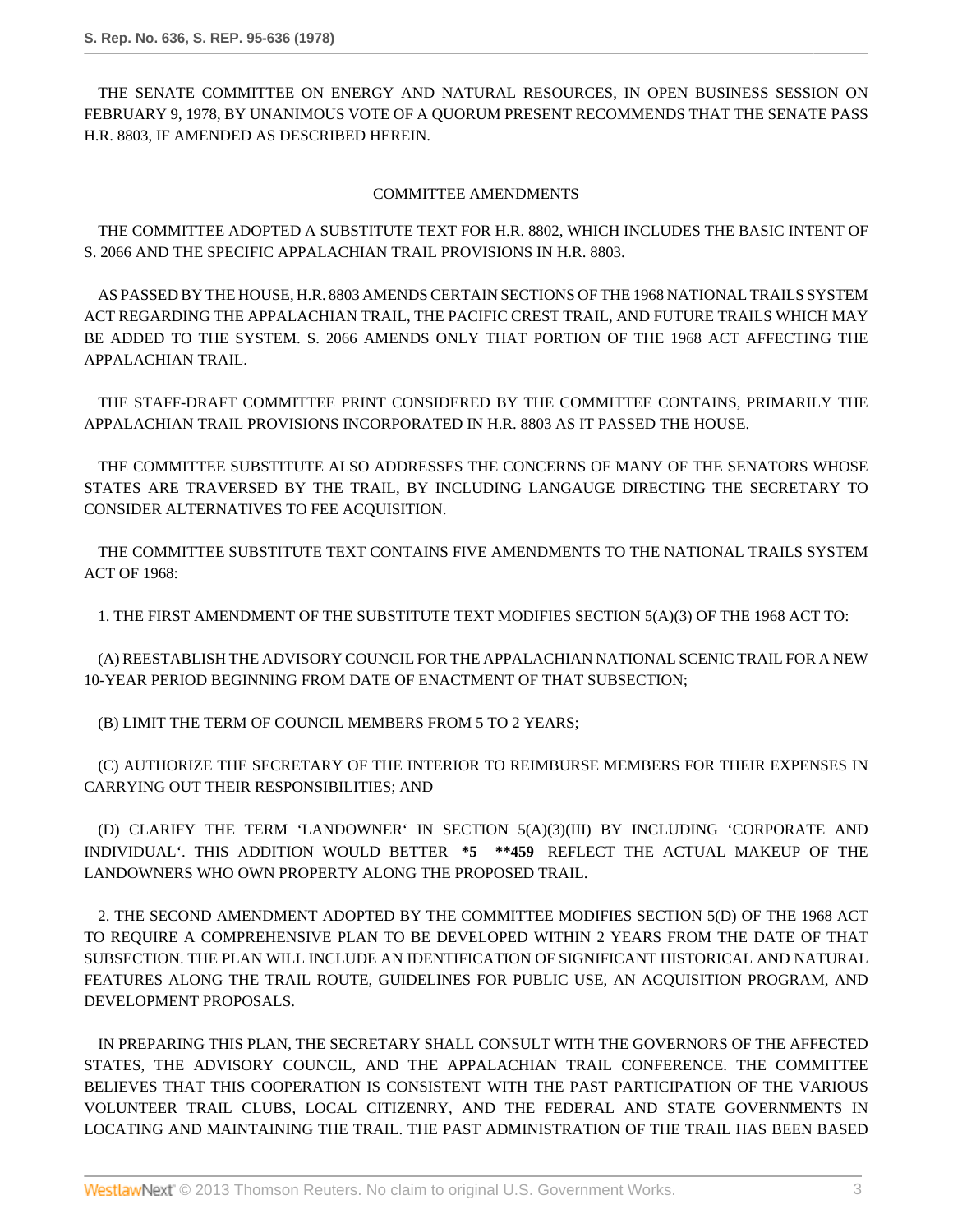ON THIS PARTNERSHIP AND IT IS THE INTENT OF THE COMMITTEE THAT THE FUTURE ADMINISTRATION OF THE TRAIL WILL CONTINUE IN THIS MANNER. ENCOURAGING THE ROLE OF THE VOLUNTEER IN PROMOTING, PROTECTING AND MAINTAINING THE TRAIL IS SOUND PUBLIC POLICY AND SHOULD BE CONTINUED.

IN PREPARING THE COMPREHENSIVE PLAN, THE COMMITTEE BELIEVES THAT IT IS IMPORTANT FOR THE SECRETARY TO DETERMINE THE CARRYING CAPACITY AND USE PATTERNS OF THE TRAIL. IT IS NOT INTENDED THAT AN IDENTIFIED CARRYING CAPACITY NECESSARILY BE USED TO LIMIT THE NUMBER OF HIKERS, BUT RATHER TO FIND CREATIVE SOLUTIONS TO PROBLEMS CAUSED BY EXCESSIVE NUMBERS OF HIKERS ON CERTAIN SECTIONS OF THE TRAIL.

3. THE THIRD AMENDMENT MODIFIES SECTION 7(D) OF THE 1968 ACT TO DELETE A REDUNDANT ACREAGE LIMITATION ON LANDS TO BE ACQUIRED WITHIN EXISTING FEDERAL AREAS FOR TRAIL PURPOSES.

4. THE FOURTH AMENDMENT MODIFIES SECTION 7(G) OF THE 1968 ACT TO MODIFY THE RESTRICTION ON THE USE OF EMINENT DOMAIN TO PROVIDE THAT THE SECRETARY MAY ACQUIRE IN FEE TITLE AND LESSER INTEREST NO MORE THAN AN AVERAGE OF 125 ACRES PER MILE. EXPERIENCE WITH THE TRAIL HAS DEMONSTRATED THAT ADDITIONAL AUTHORITY IS NEEDED TO INSURE THE ACQUISITION OF A CORRIDOR WIDE ENOUGH TO PROTECT TRAIL VALUES.

THE SECRETARY SHOULD ADOPT A FLEXIBLE APPROACH IN PROTECTING THE TRAIL. IN EXTENDING THE SECRETARY'S EMINENT DOMAIN AUTHORITY, THE COMMITTEE DOES NOT FORESEE THE WIDENING OF ESTABLISHED PORTIONS OF THE TRAIL EXCEPT IN THOSE CASES WHERE THE CURRENT WIDTH IS INADEQUATE TO PROTECT THE INTEGRITY OF THE TRAIL. THE COMMITTEE NOTES THAT THE ORIGINAL LANGUAGE OF THE 1968 ACT WHICH DIRECTS THE SECRETARY OF THE INTERIOR TO MAKE ALL REASONABLE EFFORTS TO ACQUIRE THE NECESSARY LANDS BY NEGOTIATION HAS BEEN RETAINED. THIS POLICY SHOULD BE CONTINUED, AND IT SHOULD BE CLEAR THAT THE EXPECTATION OF THE COMMITTEE IS THAT EMINENT DOMAIN WILL CONTINUE TO BE USED AS A TOOL OF LAST RESORT FOR THE TRAIL.

IN AREAS WHERE STATE ACQUISITION PROGRAMS ARE PROCEEDING TO PROTECT THE TRAIL ROUTE, OR WHERE COOPERATIVE AGREEMENTS CAN INSURE THE PERPETUATION OF THE TRAIL CORRIDOR, FEDERAL ACQUISITION MAY NOT BE REQUIRED. IN ADDITION, WHERE PROTECTION OF THE TRAIL CORRIDOR AND ADJACENT LANDS CAN BE ACCOMPLISHED THROUGH ACQUISITION OF LESSER INTERESTS, THE SECRETARY SHOULD PURSUE THAT OPTION. FURTHER, IN SETTING THE BOUNDARIES FOR THE CORRIDOR, THE SECRETARY SHALL MAKE EVERY REASONABLE EFFORT TO EXCLUDE FROM THE BOUNDARY ANY IMPROVED RESIDENTIAL PROPERTIES WHICH **\*6 \*\*460** HE DETERMINES IN HIS DISCRETION, ARE NOT NECESSARY FOR PROTECTION OF THE VALUES OF THE TRAIL.

5. THE FIFTH AMENDMENT MODIFIES SECTION 10 OF THE 1968 ACT BY AUTHORIZING \$30 MILLION FOR 3 SUCCEEDING FISCAL YEARS, STARTING IN FISCAL YEAR 1979, FOR A TOTAL AUTHORIZATION OF \$90 MILLION. FUNDS NOT AUTHORIZED DURING THE 3-YEAR PERIOD SHALL REMAIN AVAILABLE UNTIL THE ACQUISITION PROGRAM IS COMPLETED.

IT IS THE INTENT OF THE COMMITTEE THAT THE SECRETARY SHOULD SUBSTANTIALLY COMPLETE THE LAND ACQUISITION PROGRAM NECESSARY TO INSURE PROTECTION OF THE TRAIL WITHIN 3 YEARS. SINCE 1968, THE FEDERAL GOVERNMENT HAS NOT ACQUIRED ANY LANDS OUTSIDE OF THOSE ESTABLISHED NATIONAL FORESTS AND NATIONAL PARK UNITS, THROUGH WHICH THE TRAIL RUNS. BECAUSE OF THIS DELAY, INCOMPATIBLE DEVELOPMENTS HAVE BEEN ALLOWED TO ADVANCE WITHIN YARDS OF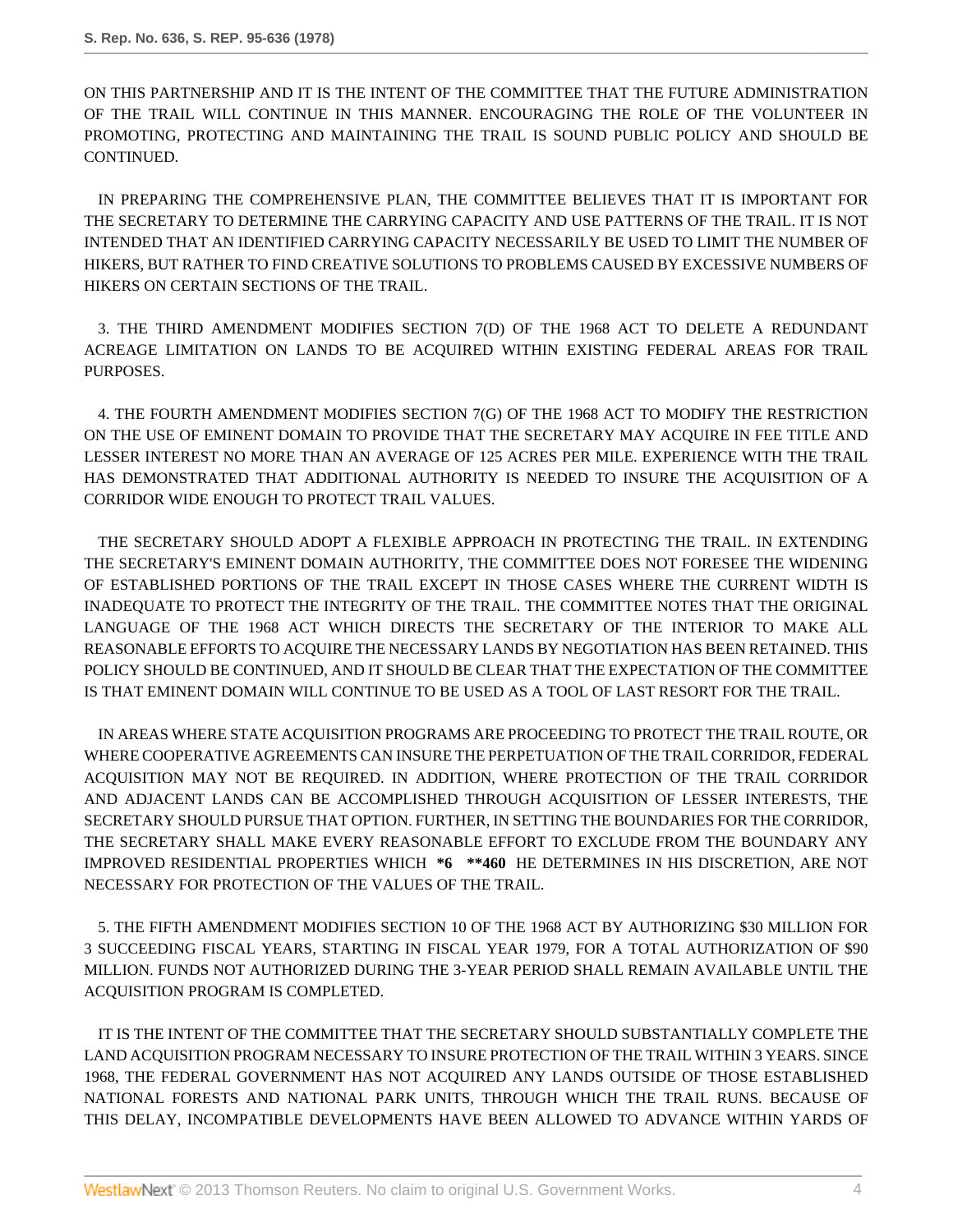CERTAIN SEGMENTS OF THE TRAIL ROUTE. THEREFORE, THE SECRETARY SHOULD MOVE EXPEDITIOUSLY TO PROTECT LANDS IN THOSE AREAS WHERE PROMPT ACTION IS NECESSARY TO PROTECT THE TRAIL. THE INCLUSION OF A 3-YEAR INTENT REFLECTS THIS CONCERN.

THE SECRETARY AND THE APPALACHIAN TRAIL CONFERENCE SHALL INDEPENDENTLY SUBMIT YEARLY PROGRESS REPORTS TO THE APPROPRIATE CONGRESSIONAL COMMITTEES AT THE END OF EACH FISCAL YEAR UNTIL THE ACQUISITION PROGRAM IS COMPLETED. THE SECRETARY'S REPORT WILL KEEP THE COMMITTEE APPRISED OF THE ONGOING ACQUISITION PROGRAM. THE REPORT OF THE APPALACHIAN TRAIL CONFERENCE SHOULD FOCUS ON THE MANNER IN WHICH THOSE LAND NEGOTIATIONS ARE BEING CONDUCTED. THE SURVIVAL OF THE TRAIL SINCE ITS CREATION OVER 50 YEARS AGO HAS DEPENDED ON THE GOOD-NEIGHBOR POLICY FOSTERED BY AFFECTED LANDOWNERS.

## COST AND BUDGETARY CONSIDERATIONS

H.R. 8803, AS AMENDED BY THE COMMITTEE, AUTHORIZES THE SECRETARY OF THE INTERIOR TO EXPEND NO MORE THAN \$30 MILLION FROM APPROPRIATIONS MADE FROM THE LAND AND WATER CONSERVATION FUND FOR EACH FISCAL YEAR BEGINNING IN 1979 THROUGH 1981, FOR A TOTAL AUTHORIZATION OF \$90 MILLION. ANY AMOUNTS NOT APPROPRIATED WILL REMAIN AVAILABLE FOR FUTURE APPROPRIATIONS.

## REGULATORY IMPACT EVALUATION

THE BILL IS NOT A REGULATORY MEASURE IN THE SENSE OF IMPOSING GOVERNMENT-ESTABLISHED STANDARDS OR SIGNIFICANT ECONOMIC RESPONSIBILITIES ON PRIVATE INDIVIDUALS AND BUSINESSES. H.R. 8803 PROVIDES ADDITIONAL AUTHORITY TO THE SECRETARY OF THE INTERIOR TO INSURE THE PROTECTION OF THE APPALACHIAN TRAIL.

NO PERSONAL INFORMATION WOULD BE COLLECTED IN ADMINISTERING THE PROGRAM, THEREFORE, THERE WOULD BE NO IMPACT ON PERSONAL PRIVACY.

LITTLE, IF ANY, ADDITIONAL PAPERWORK WOULD RESULT FROM THE ENACTMENT OF H.R. 8803.

# **\*7 \*\*461** EXECUTIVE COMMUNICATIONS

THE PERTINENT LEGISLATIVE REPORTS AND COMMUNICATIONS RECEIVED BY THE DEPARTMENT OF THE INTERIOR SETTING FORTH EXECUTIVE AGENCY RECOMMENDATIONS RELATING TO S.2066 AND H.R. 8803 ARE SET FORTH BELOW:

U.S. DEPARTMENT OF THE INTERIOR,

OFFICE OF THE SECRETARY,

WASHINGTON, D.C., OCTOBER 31, 1977.

HON. HENRY M. JACKSON,

CHAIRMAN, COMMITTEE ON ENERGY AND NATURAL RESOURCES, U.S. SENATE, WASHINGTON, D.C.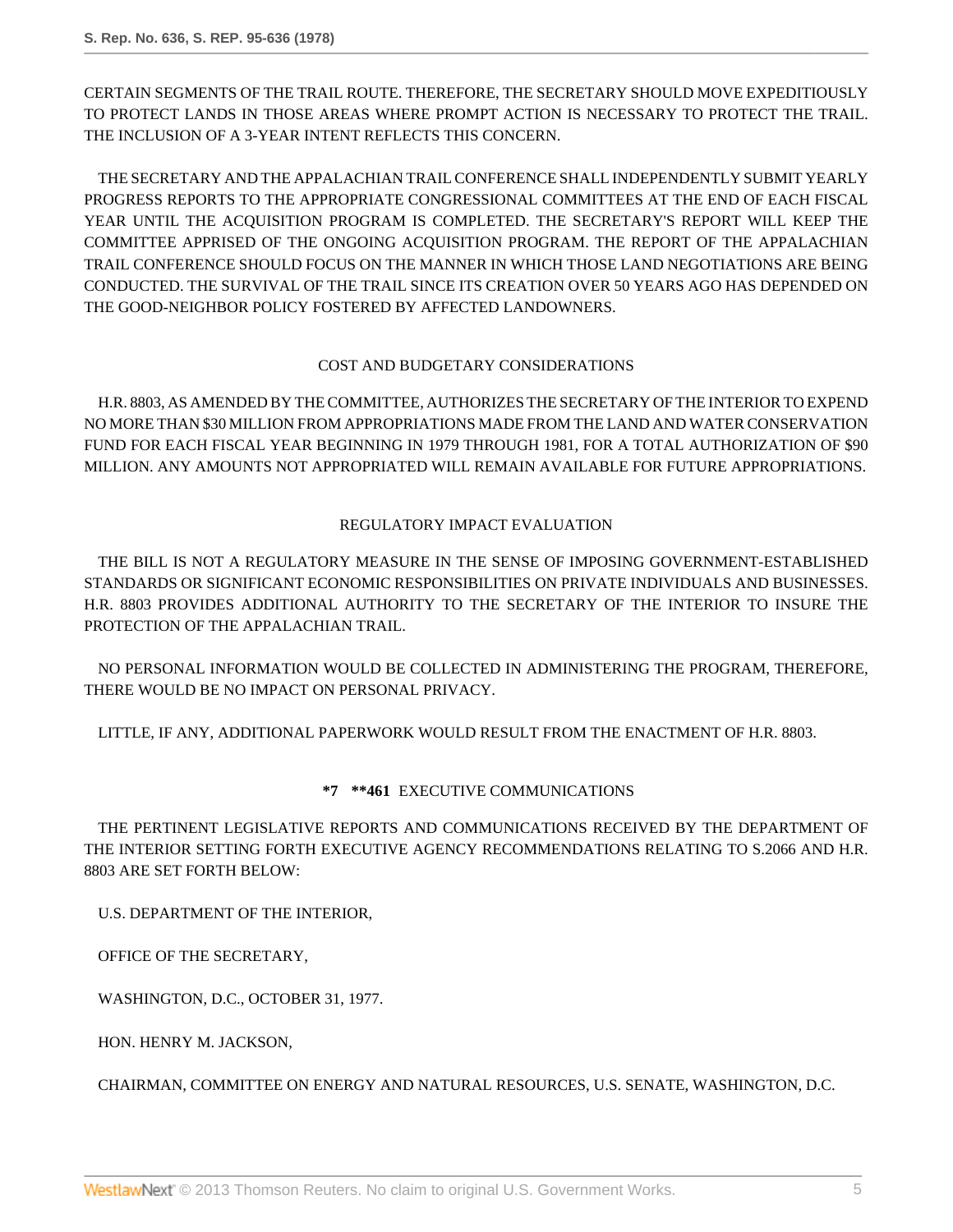DEAR MR. CHAIRMAN: THIS RESPONDS TO YOUR REQUEST FOR OUR VIEWS ON S. 2066 AND H.R. 8803, BILL 'TO AMEND THE NATIONAL TRAILS SYSTEM ACT, AND FOR OTHER PURPOSES.'

WE RECOMMEND THAT THE BILLS BE ENACTED IF AMENDED AS PROPOSED BELOW.

S. 2066 AND H.R. 8803 WOULD INCREASE THE FEDERAL LAND ACQUISITION CEILING FOR THE APPALACHIAN TRAIL TO \$89,000,000 AND \$90,000,000 RESPECTIVELY; INCREASE THE LIMITATION ON USE OF THE POWER OF EMINENT DOMAIN FOR APPALACHIAN TRAIL ACQUISITION FROM 25 ACRES IN ANY ONE MILE TO 125 ACRES IN ANY ONE MILE; AND WOULD LEGISLATIVELY RECONSTITUTE THE APPALACHIAN TRAIL ADVISORY COUNCIL, INCLUDE A TERMINATION PROVISION AND CHANGE THE TERM OF APPOINTMENT FOR MEMBERS.

OF THE EXISTING \$5,000,000 LAND ACQUISITION CEILING FOR THE APPALACHIAN TRAIL, \$190,000 WAS SPENT ON MAPPING THE OFFICIAL TRAIL ROUTE; \$1,000,000 HAS BEEN COMMITTED TO THE FOREST SERVICE FOR ACQUIRING A TRAIL RIGHT-OF-WAY IN NATIONAL FORESTS; \$1,000,000 WAS APPROPRIATED IN FISCAL YEAR 1977 TO THE NATIONAL PARK SERVICE FOR PRE-ACQUISITION MAPPING, TITLE WORK, AND SURVEYING; AND \$627,000 IS IN THE FISCAL YEAR 1978 BUDGET FOR INITIAL FEDERAL ACQUISITION. THIS WOULD LEAVE A REMAINING BALANCE OF \$2,183,000 WHICH WOULD BE AVAILABLE FOR APPROPRIATION.

S. 2066 AND H.R. 8803 WOULD ENABLE THE DEPARTMENT TO ACQUIRE BY EMINENT DOMAIN UP TO 125 ACRES IN ANY ONE MILE OF THE TRAIL. THE EXISTING 25 ACRE PER MILE LIMITATION ON USE OF THE POWER OF EMINENT DOMAIN MAKES ACQUISITION OF A CORRIDOR WIDE ENOUGH TO PROTECT THE ESSENTIAL TRAIL ENVIRONMENT VERY DIFFICULT. CONSIDERATION OF MORE THAN 25 ACRES IN ANY ONE MILE IS BLOCKED EVEN FOR PURPOSES OF CLEARING TITLE. DISAGREEMENTS ON PRICE FOR LARGER TRACTS CANNOT BE CONSIDERED THROUGH CUSTOMARY LEGAL PROCEDURES. FAILURE TO ACQUIRE MORE THAN 25 ACRES, WHICH YIELDS AN AVERAGE CORRIDOR OF 200 FEET, ENCOURAGES SPECULATION ON ADJACENT LANDS AND CONFLICTING DEVELOPMENTS WITHIN SOUND AND SIGHT OF THE TRAILS. THE 125 PER ACRE PER MILE FIGURE PROPOSED IN S. 2066 AND H.R. 8803 WOULD PERMIT A 1,000 FOOT MEDIAN CORRIDOR TO BE ESTABLISHED.

WE BELIEVE THAT THE PROPOSALS IN S. 2066 AND H.R. 8803 TO ESTABLISH AN APPALACHIAN TRAIL ADVISORY COUNCIL ARE UNNECESSARY, SINCE THE EXISTING ADMINISTRATIVELY-CREATED COUNCIL HAS PROVED TO BE A SUCCESS.

**\*8** NEARLY NINE YEARS AFTER PASSAGE OF THE NATIONAL TRAILS SYSTEM ACT, WHICH HAD AMONG ITS PRINCIPAL PURPOSES THE PERMANENT PROTECTION OF THE APPALACHIAN TRAIL, 650 MILES OF THE TRAIL REMAIN ON PRIVATE LANDS AND ANOTHER 175 MILES OF THE TRAIL FOLLOW ROADS FOR LACK OF A PROTECTED RIGHT-OF-WAY. OUR EFFORTS TO OBTAIN SATISFACTORY PROTECTION FOR THE TRAIL **\*\*462** THROUGH STATE ACTION HAVE MET WITH MIXED SUCCESS. IT NOW SEEMS PROBABLE THAT MARYLAND AND NEW JERSEY WILL PROVIDE A PROTECTED CORRIDOR FOR THE TRAIL, AND THERE IS A POSSIBILITY THAT MASSACHUSETTS WILL FOLLOW SUIT. UNPROTECTED TRAIL SECTIONS IN GEORGIA, NORTH CAROLINA AND TENNESSEE ARE WITHIN NATIONAL FOREST BOUNDARIES AND ARE BEING PURCHASED BY THE FOREST SERVICE. IN THE REMAINING EIGHT APPALACHIAN TRAIL STATES, HOWEVER, IT IS CLEAR THAT AT LEAST SOME FEDERAL ACQUISITION WILL BE REQUIRED.

TO REINFORCE THE PARTNERSHIP APPROACH IN FEDERAL AND STATE ACQUISITION OF THE MOST THREATENED MILES OF THE APPALACHIAN TRAIL, WE RECOMMEND A MODIFICATION IN THE AUTHORIZATIONS PROPOSED IN S. 2066 AND H.R. 8803. WE PROPOSE THAT THE AUTHORIZATION BE LIMITED AT THIS TIME TO \$35,000,000, AS ORIGINALLY PROPOSED IN H.R. 8803. HALF OF THIS